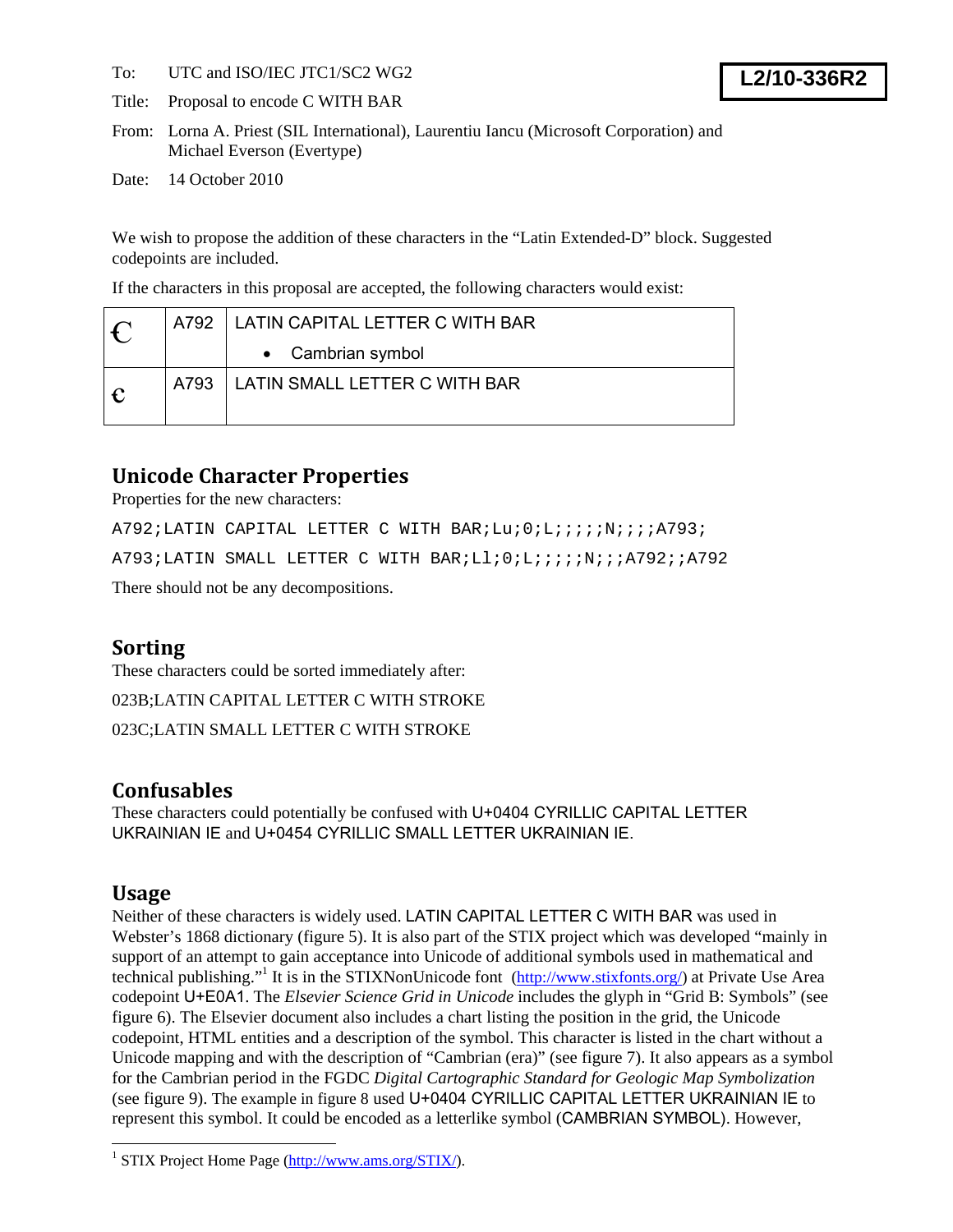since Pullum and Ladusaw cite use of a LATIN SMALL LETTER C WITH BAR in relation to phonetic transcriptions (see figures 1–3), which was also used in McGuffey's 1853 Reader (see figure 4), we believe a case pair should be encoded. In addition, the case pair was apparently used in a Latin orthography for the Nanai [ISO 639-3 gld] language for some years until about 1930 (see figure 10). Examples of usage are in the Figures section.

## **Figures s**



Proposed by Smalley (1963, 455) for a voiceless flat (i.e., not grooved) "alveopalatal" (palato-alveolar) fricative (IPA [ç]). The symbol is also used by Meillet and Cohen (1952, xiii) for a voiceless palatal fricative, the "ich-laut," presumably IPA [ç]. By a general convention, barred

|                 | Review and Summary                       |                        |                            |           |                     |        | 455     |
|-----------------|------------------------------------------|------------------------|----------------------------|-----------|---------------------|--------|---------|
| <b>Alveolar</b> | Alveopalatal                             | Retroflexed            | Palatal                    | Mid Velar | <b>Backed Velar</b> | Uvular | Glottal |
| t               | c                                        | ţ                      | ķ                          | k         | ķ                   |        |         |
| $t^{\rm h}$     | $c^h$                                    | ţh                     | ķh                         | kh        | k <sup>h</sup>      |        |         |
| d               | j                                        | ₫                      | ğ                          | g         | g                   |        |         |
| dļ              | jķ                                       | $\dot{q}^{\bf h}$      | gh                         | gh        | $g^h$               |        |         |
| ť               |                                          | $(\frac{1}{\epsilon})$ | $(\boldsymbol{\check{q}})$ |           |                     |        |         |
| ď               |                                          |                        |                            |           |                     |        |         |
| $(\theta)$      | $\left( \textcolor{red}{\bullet}\right)$ |                        | ž                          | x         | ×                   |        | h       |
| (d)             | $(\frac{1}{2})$                          |                        | g                          | g         | ę                   |        |         |
|                 |                                          |                        |                            |           |                     |        |         |

Figure 1. LATIN SMALL LETTER C WITH BAR (Pullum, 1996, p. 28)

Figure 2. LATIN SMALL LETTER C WITH BAR (Smalley, 1963, p. 455)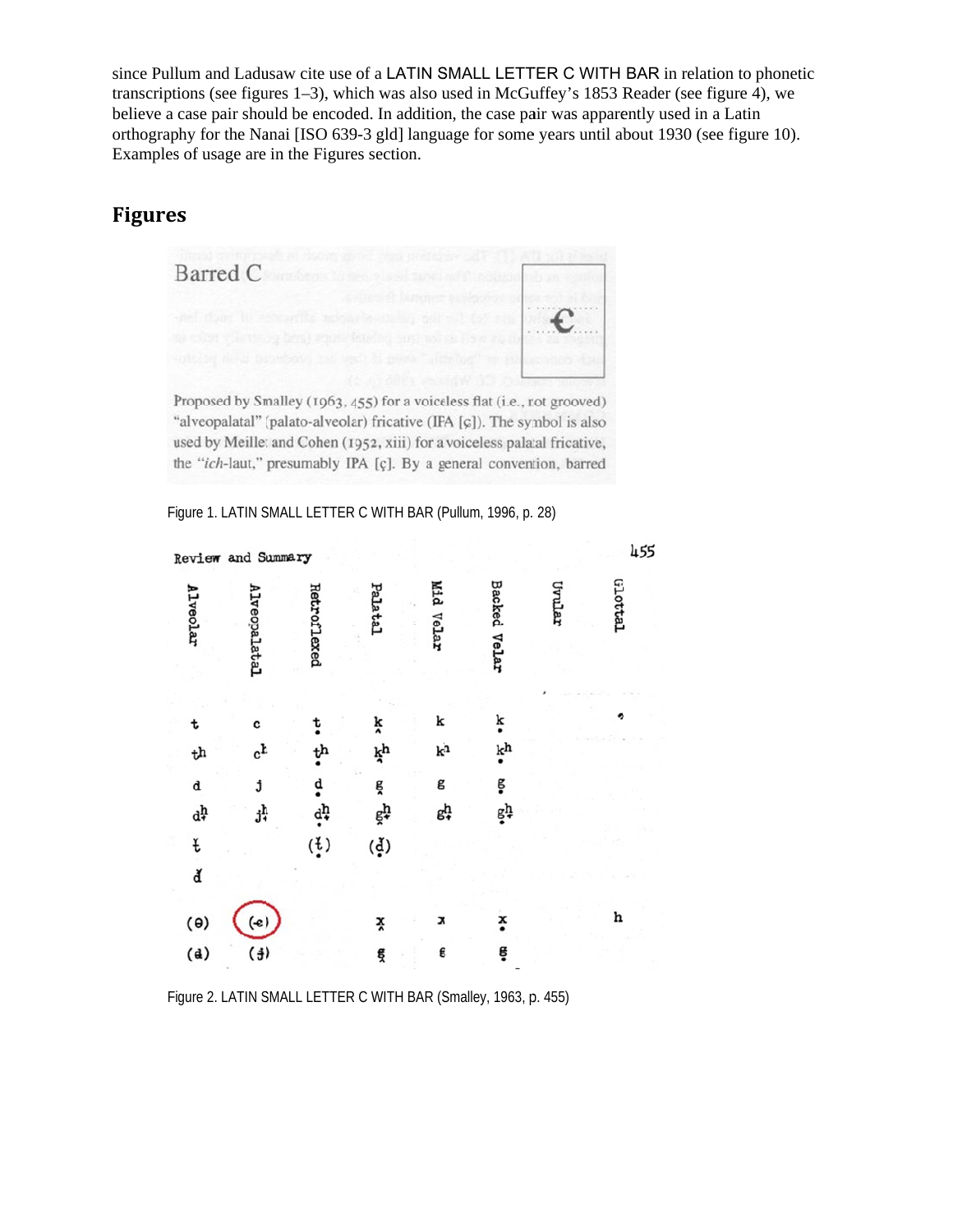de l'elément spirant : pl, etc. On note de même les consonnes  $\triangle$  double occlusion :  $kP$ .

| <b>Spirantes</b>          |                                      |                          |   |
|---------------------------|--------------------------------------|--------------------------|---|
| Elabiales:                | source: p                            | sonore: $\boldsymbol{b}$ |   |
| Labio-dentales:           |                                      |                          | v |
| Interdentales:            |                                      |                          |   |
| $S$ . Mantes :            |                                      |                          | z |
| Sifflantes mi-chuintées : |                                      |                          |   |
| Chuintantes:              |                                      |                          |   |
| Palatales:                | $\odot$ (ich-Laut)<br>$x$ (ach-Laut) |                          |   |
| Vélaires :                | $\hbar$ ou $h$                       |                          |   |
| Laryngales ou faucales :  | h                                    |                          |   |
| Souffle:                  |                                      |                          |   |

Figure 3. LATIN SMALL LETTER C WITH BAR (Meillet, 1952, p. xiii).

#### TABLE OF ASPIRATES.

|               | f, as in fife.               | t, as in tärt. |               |
|---------------|------------------------------|----------------|---------------|
| h,            | him.<br>66                   | $\sh$ , "      | $sh\bar{e}$ . |
| k,            | " $\left(\text{eake}\right)$ | $ch,$ "        | chăt.         |
| р,            | pipe.<br>$\ddot{\bullet}$    | 66<br>th,      | thick.        |
| $\mathbf{s},$ | sāme.<br>66                  | $wh,$ "        | why.          |

Figure 4. LATIN SMALL LETTER C WITH BAR (McGuffey, 1853, p.6).

| VINDICA-TIVE,                                                                                                      | vin'de-ka-tiv, | vin-dik'a-tiv, |
|--------------------------------------------------------------------------------------------------------------------|----------------|----------------|
| <b>VI-O-LON-CEL'LO</b><br>(vē-o-lon-chel'lo or $\overline{v}$ vē-o-lon-chel'lō, vī-o-lon-sĕl'lō, vē-o-lon-sel'lo), |                |                |
| VIRTU,                                                                                                             | ver-too',      | vĭz'yer,       |
| VIZTER (viz'yer),<br>VOLUME (vol'yum), võl'yüme,                                                                   | viz'yēr,       | vŏl'ume,       |
| WAIN'SOOT,                                                                                                         | wĕn'skut,      | wān'skot,      |
| WAISTGGAT,<br>WARRIOR (                                                                                            | wĕs'kot,       | wāstkot,       |
| (war' },<br>vur).                                                                                                  | war'yur,       | war'yur,       |
|                                                                                                                    |                |                |

Figure 5. LATIN CAPITAL LETTER C WITH BAR (Webster, 1868, p.xx).

 $\bar{z}$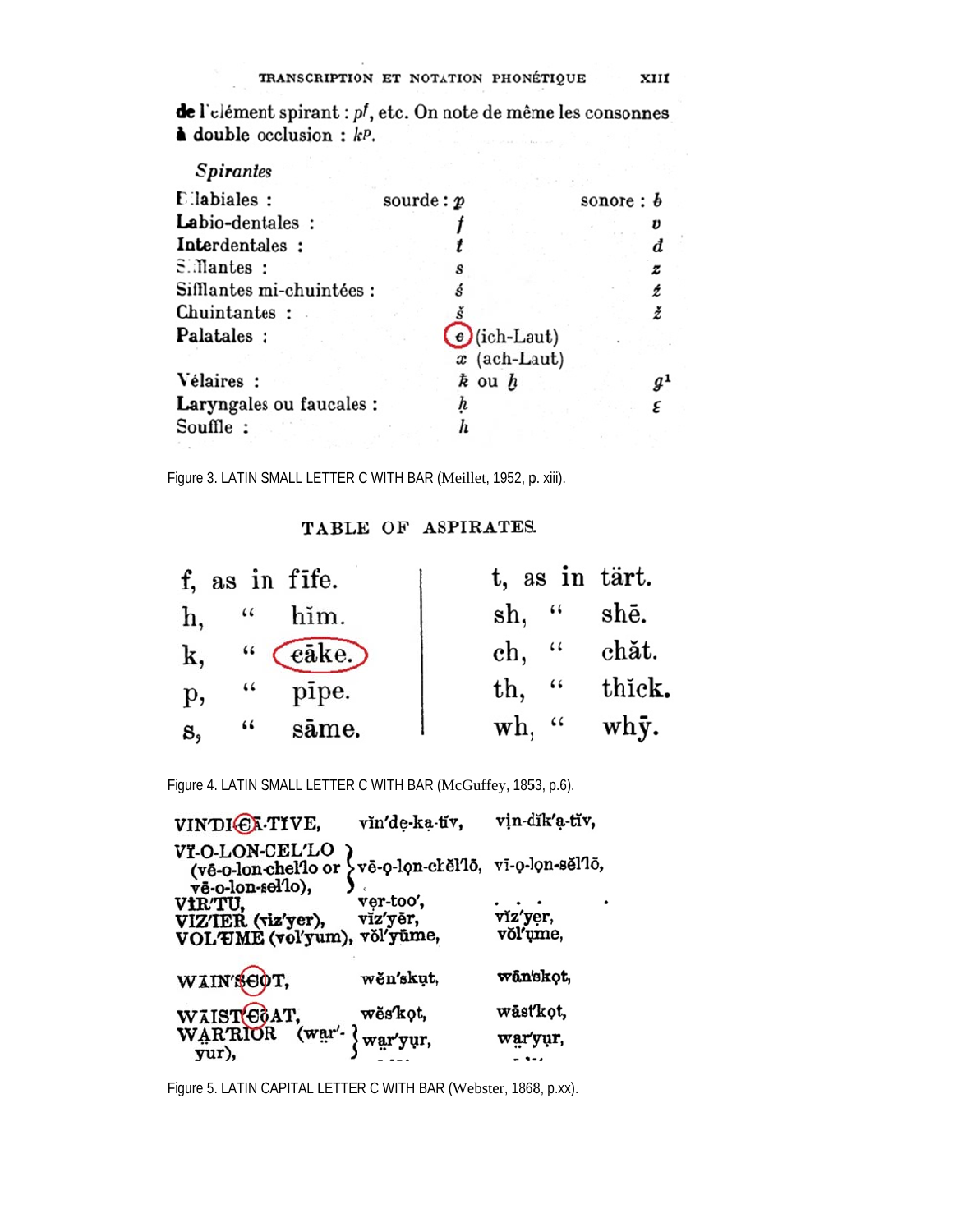|   |  |  | e | g |   |   |   | N               | $\mathsf{m}$ | n | $\circ$ | D | α |  |  |  |
|---|--|--|---|---|---|---|---|-----------------|--------------|---|---------|---|---|--|--|--|
| a |  |  |   | İ | & |   |   |                 |              |   | $\in$   |   |   |  |  |  |
| D |  |  |   |   |   |   |   | $\leq$   $\leq$ |              |   |         |   |   |  |  |  |
| c |  |  |   |   |   | 丑 |   | €               | ☜            |   |         |   |   |  |  |  |
| a |  |  |   |   |   | ◡ | П |                 | ⊂            |   |         |   |   |  |  |  |

Figure 6. LATIN CAPITAL LETTER C WITH BAR (Elsevier Science Grid, p. 5).

| Position   | Unicode | Entities / glyph                  | Description                |
|------------|---------|-----------------------------------|----------------------------|
| <b>Btu</b> | 022B4   | ⊴, ⊴,<br>⊴                        | left triangle, equal       |
| <b>Btv</b> | 022B5   | ⊵, ⊵,<br>⊵                        | right triangle, equal      |
| <b>Btw</b> | 022EC   | ⋬.<br>⋬,<br>⋬                     | not left triangle, equals  |
| <b>Btx</b> | 022ED   | ⋭,<br>⋭,<br>⋭                     | not right triangle, equals |
| Bu0        | 02205   | ∅, ∅, ∅,<br>∅                     | slashed zero; empty set    |
| <b>Buc</b> |         | <ce:glyph name="camb"></ce:glyph> | Cambrian (era)             |

Figure 7. Reference to LATIN CAPITAL LETTER C WITH BAR (Elsevier Science Grid, p. 21).

|                                                                                                  | Dictionary of Ichthyology - Windows Internet Explorer |                                                                        |                                                         | $\Box$ |  |  |
|--------------------------------------------------------------------------------------------------|-------------------------------------------------------|------------------------------------------------------------------------|---------------------------------------------------------|--------|--|--|
|                                                                                                  | E http://www.briancoad.com/dictionary/symbols.htm     | $x$ $\overline{b}$ Bing<br>$+$<br>$\blacktriangledown$                 |                                                         | Ω      |  |  |
| Favorites                                                                                        | <b>Dictionary of Ichthyology</b>                      | $\mathbf{v}$ $\Box$ $\mathbf{v}$ $\mathbf{P}$ age $\mathbf{v}$<br>$-5$ | $\sqrt{2}$ afety $\sqrt{2}$ Tools $\sqrt{2}$ $\sqrt{2}$ |        |  |  |
| $&$ = and (the symbol is called an ampersand).                                                   |                                                       |                                                                        |                                                         |        |  |  |
| $\omega = at$ .                                                                                  |                                                       |                                                                        |                                                         | TE)    |  |  |
| $\epsilon$ = Cambrian, the earliest period of the Palaeozoic Era, ca. 570-504 million years ago. |                                                       |                                                                        |                                                         |        |  |  |
|                                                                                                  |                                                       | Internet   Protected Mode: On                                          | 4100%                                                   |        |  |  |

Figure 8. LATIN CAPITAL LETTER C WITH BAR (Coad, 2010).

| Cambrian    | Period |    |  |
|-------------|--------|----|--|
| Precambrian | Era    | pC |  |
|             |        |    |  |

Figure 9. LATIN CAPITAL LETTER C WITH BAR (FGDC, 2010, p. A-32-1).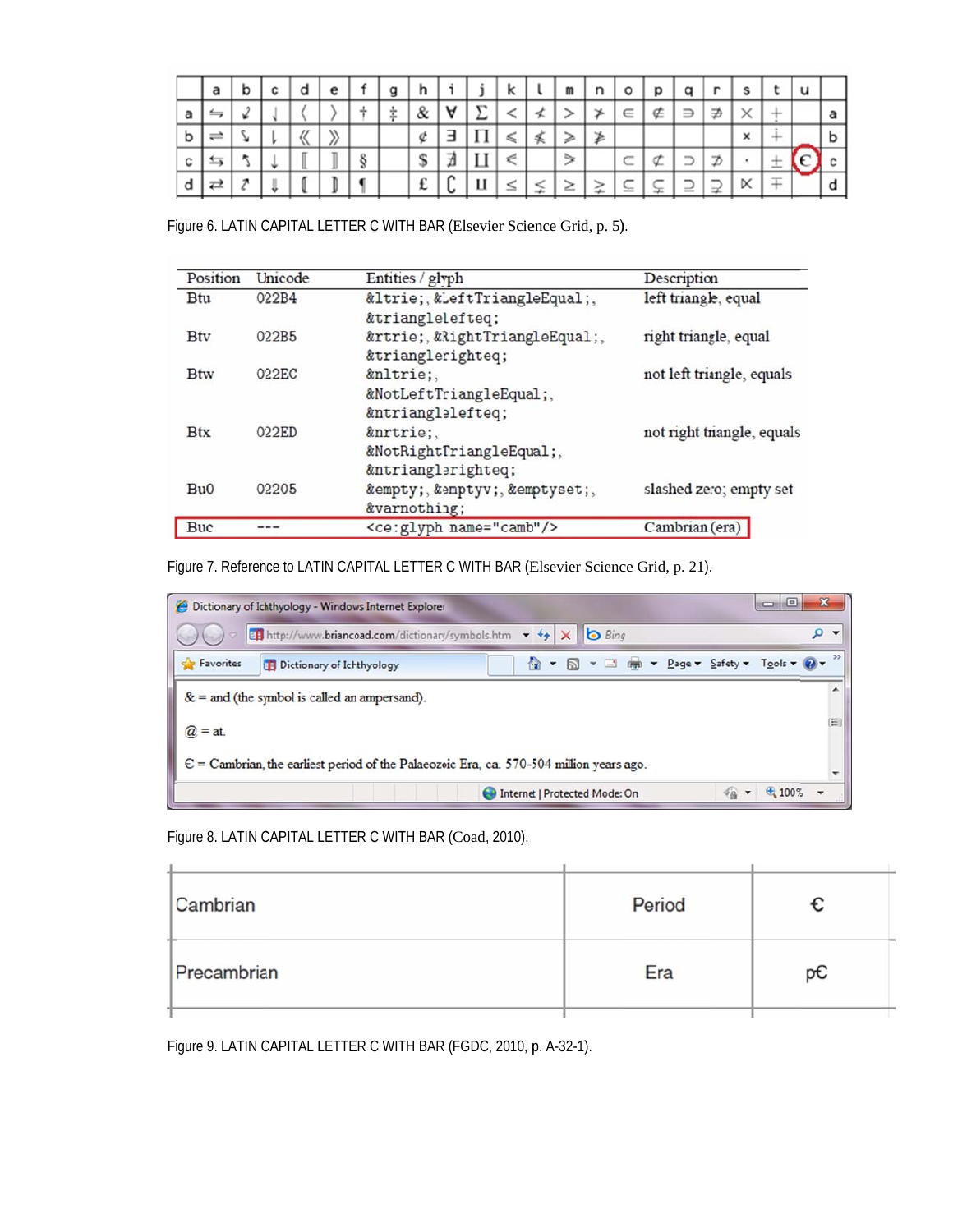

Figure 10. LATIN CAPITAL LETTER C WITH BAR and LATIN SMALL LETTER C WITH BAR (Russian Far East minority languages primers. Nanai page 37).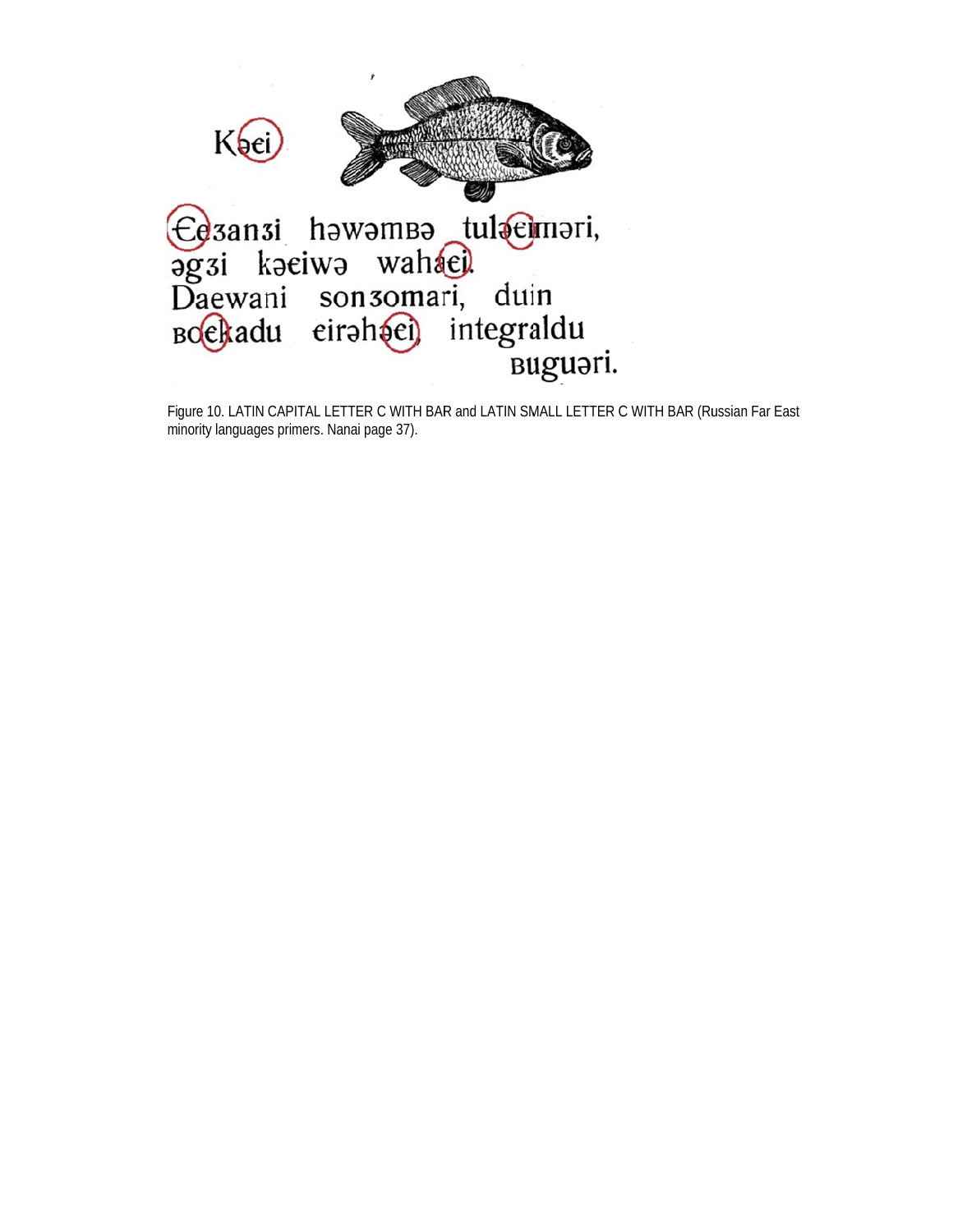#### **References**

- Coad, Brian W. and Don E. McAllister. Revised 19 August 2010. . *Dictionary of Ichthyology.* http://www.briancoad.com/dictionary/symbols.htm (accessed 27 August 2010).
- Federal Geographic Data Committee, ed. 2006. (PDF). FGDC Digital Cartographic Standard for Geologic Map Symbolization FGDC-STD-013-2006. U.S. Geological Survey for the Federal Geographic Data Committee. p. A–32–1. http://ngmdb.usgs.gov/fgdc\_gds/geolsymstd/fgdc-geolsym-all.pdf (accessed 27 August 2010).
- McGuffey, William Holmes. 1853. *McGuffey's Third Eclectic Reader*. Revised edition. Cincinnati, New York: Wilson, Hinkle & Co.
- Meillet, A., and Marcel Cohen. 1952. *Les Langues du Monde*. Paris: C.N.R.S.
- Pepping, Simon, and Rob Schrauwen. 2004 version. *Elsevier Science Grid in Unicode.* http://www.elsevier.com/framework\_authors/DTDs/ja50\_esgrid.pdf (accessed 30 August 2010).
- Pullum, Geoffrey K., and William A. Ladusaw. 1996. Phonetic Symbol Guide. Second Edition. Chicago: The University of Chicago Press.
- Russian Far East minority languages primers from Juris Cibuls collection (http://fotki.yandex.ru/users/ievlampiev/album/65647 accessed 29 September 2010).
- Smalley, William A. 1963. *Manual of Articulatory Phonetics*. Revised Edition. Tarrytown, NY: Practical Anthropology.
	- \_\_\_\_\_. 1989. *Manual of Articulatory Phonetics*. Revised Edition. New York: University Press of America.

STIX. 2006. STIX Project Home Page (http://www.ams.org/STIX/).

Webster, Noah. 1868. *Webster's Improved Dictionary of the English Language, exhibiting the origin, orthography, pronunciation, & definition of words; embracing all the principal terms used in literature, science & art, according to the best authorities, and likewise giving the synonymous terms for nearly all the words explained.* 2 vols. London, Glasgow, & Edinburgh: William Mackenzie.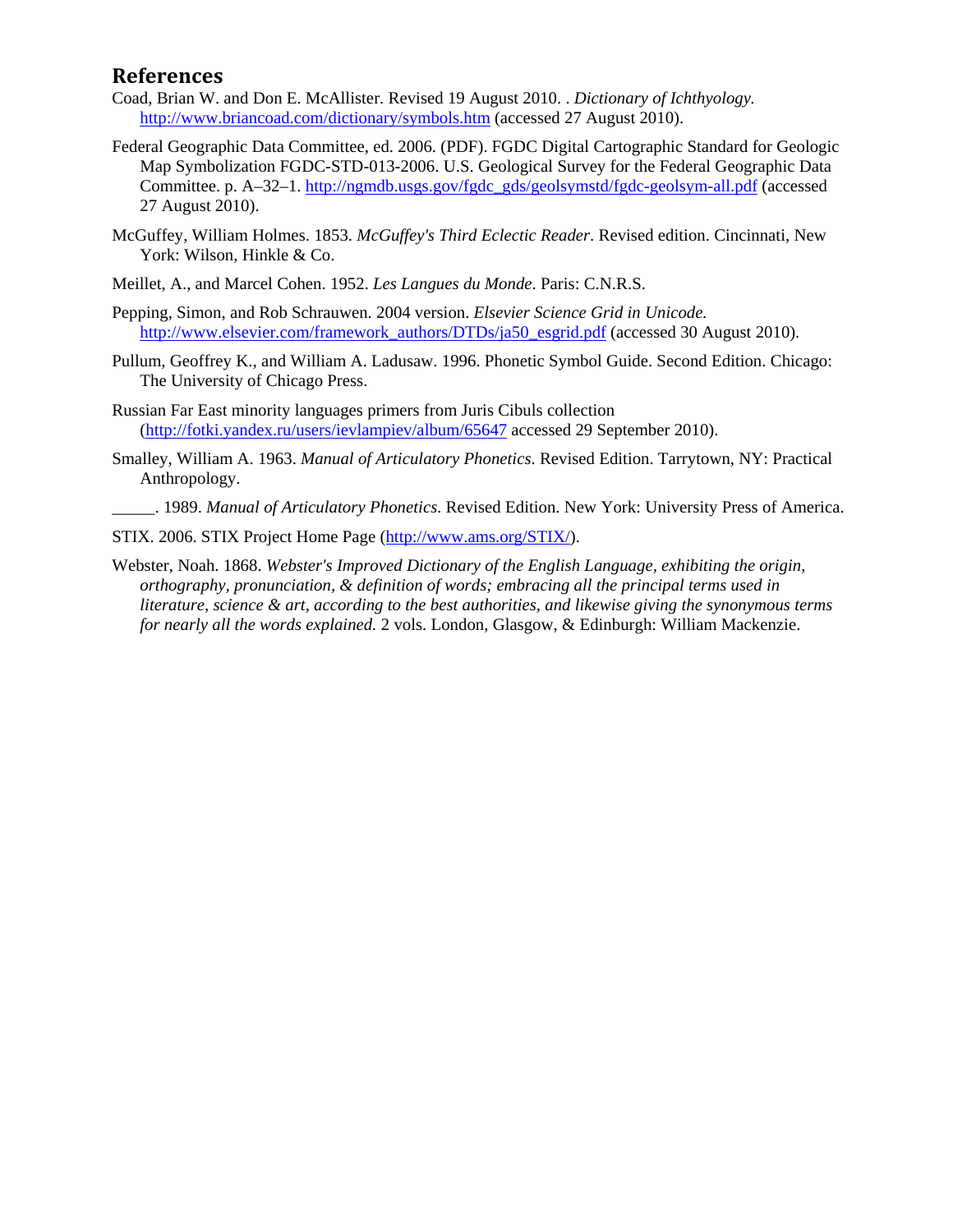| ISO/IEC JTC 1/SC 2/WG 2                                                                                                                                                                                           |                                         |  |  |  |  |  |
|-------------------------------------------------------------------------------------------------------------------------------------------------------------------------------------------------------------------|-----------------------------------------|--|--|--|--|--|
| PROPOSAL SUMMARY FORM TO ACCOMPANY SUBMISSIONS                                                                                                                                                                    |                                         |  |  |  |  |  |
| FOR ADDITIONS TO THE REPERTOIRE OF ISO/IEC 10646. <sup>2</sup>                                                                                                                                                    |                                         |  |  |  |  |  |
| Please fill all the sections A, B and C below.<br>Please read Principles and Procedures Document (P & P) from                                                                                                     |                                         |  |  |  |  |  |
| http://www.dkuug.dk/JTC1/SC2/WG2/docs/principles.html for guidelines and details before filling this form.                                                                                                        |                                         |  |  |  |  |  |
| Please ensure you are using the latest Form from http://www.dkuug.dk/JTC1/SC2/WG2/docs/summaryform.html See also                                                                                                  |                                         |  |  |  |  |  |
| http://www.dkuug.dk/JTC1/SC2/WG2/docs/roadmaps.html for latest Roadmaps.                                                                                                                                          |                                         |  |  |  |  |  |
| A. Administrative                                                                                                                                                                                                 |                                         |  |  |  |  |  |
| $1.$ Title:<br><b>Proposal to encode C WITH BAR</b>                                                                                                                                                               |                                         |  |  |  |  |  |
| Lorna A. Priest (SIL International), Laurentiu Iancu (Microsoft Corporation) and<br>2. Requester's name:                                                                                                          |                                         |  |  |  |  |  |
| Michael Everson (Evertype)                                                                                                                                                                                        |                                         |  |  |  |  |  |
| 3. Requester type (Member body/Liaison/Individual contribution):<br>4. Submission date:                                                                                                                           | Individual<br>14 October 2010 (revised) |  |  |  |  |  |
| 5. Requester's reference (if applicable):<br>L2/10-336R, n3896                                                                                                                                                    |                                         |  |  |  |  |  |
| 6. Choose one of the following:                                                                                                                                                                                   |                                         |  |  |  |  |  |
| This is a complete proposal:                                                                                                                                                                                      | Yes                                     |  |  |  |  |  |
| (or) More information will be provided later:                                                                                                                                                                     | <b>No</b>                               |  |  |  |  |  |
| <b>B. Technical - General</b>                                                                                                                                                                                     |                                         |  |  |  |  |  |
| 1. Choose one of the following:                                                                                                                                                                                   |                                         |  |  |  |  |  |
| a. This proposal is for a new script (set of characters):                                                                                                                                                         | <b>No</b>                               |  |  |  |  |  |
| Proposed name of script:                                                                                                                                                                                          |                                         |  |  |  |  |  |
| b. The proposal is for addition of character(s) to an existing block:                                                                                                                                             | Yes                                     |  |  |  |  |  |
| Name of the existing block:<br><b>Latin Extended-D</b><br>the contract of the contract of the                                                                                                                     |                                         |  |  |  |  |  |
| 2. Number of characters in proposal:                                                                                                                                                                              |                                         |  |  |  |  |  |
| 3. Proposed category (select one from below - see section 2.2 of P&P document):                                                                                                                                   |                                         |  |  |  |  |  |
| A-Contemporary $x$ B.1-Specialized (small collection)                                                                                                                                                             | B.2-Specialized (large collection)      |  |  |  |  |  |
| D-Attested extinct<br>E-Minor extinct<br>C-Major extinct                                                                                                                                                          |                                         |  |  |  |  |  |
| F-Archaic Hieroglyphic or Ideographic<br>G-Obscure or questionable usage symbols                                                                                                                                  |                                         |  |  |  |  |  |
| 4. Is a repertoire including character names provided?                                                                                                                                                            | Yes                                     |  |  |  |  |  |
| a. If YES, are the names in accordance with the "character naming guidelines"                                                                                                                                     |                                         |  |  |  |  |  |
| in Annex L of P&P document?                                                                                                                                                                                       | Yes                                     |  |  |  |  |  |
| b. Are the character shapes attached in a legible form suitable for review?<br>5. Fonts related:                                                                                                                  | Yes                                     |  |  |  |  |  |
| a. Who will provide the appropriate computerized font to the Project Editor of 10646 for publishing the                                                                                                           |                                         |  |  |  |  |  |
| standard?                                                                                                                                                                                                         |                                         |  |  |  |  |  |
| <b>Lorna Priest</b>                                                                                                                                                                                               |                                         |  |  |  |  |  |
| b. Identify the party granting a license for use of the font by the editors (include address, e-mail, ftp-site, etc.):                                                                                            |                                         |  |  |  |  |  |
| SIL International, lorna_priest@sil.org                                                                                                                                                                           |                                         |  |  |  |  |  |
| 6. References:                                                                                                                                                                                                    |                                         |  |  |  |  |  |
| a. Are references (to other character sets, dictionaries, descriptive texts etc.) provided?                                                                                                                       | Yes                                     |  |  |  |  |  |
| b. Are published examples of use (such as samples from newspapers, magazines, or other sources)                                                                                                                   |                                         |  |  |  |  |  |
| of proposed characters attached?<br>Yes                                                                                                                                                                           |                                         |  |  |  |  |  |
| 7. Special encoding issues:<br>Does the proposal address other aspects of character data processing (if applicable) such as input,                                                                                |                                         |  |  |  |  |  |
| presentation, sorting, searching, indexing, transliteration etc. (if yes please enclose information)?                                                                                                             |                                         |  |  |  |  |  |
| The proposal addresses sorting only                                                                                                                                                                               |                                         |  |  |  |  |  |
| 8. Additional Information:                                                                                                                                                                                        |                                         |  |  |  |  |  |
| Submitters are invited to provide any additional information about Properties of the proposed Character(s) or Script                                                                                              |                                         |  |  |  |  |  |
| that will assist in correct understanding of and correct linguistic processing of the proposed character(s) or script.                                                                                            |                                         |  |  |  |  |  |
| Examples of such properties are: Casing information, Numeric information, Currency information, Display behaviour                                                                                                 |                                         |  |  |  |  |  |
| information such as line breaks, widths etc., Combining behaviour, Spacing behaviour, Directional behaviour, Default                                                                                              |                                         |  |  |  |  |  |
| Collation behaviour, relevance in Mark Up contexts, Compatibility equivalence and other Unicode normalization                                                                                                     |                                         |  |  |  |  |  |
| related information. See the Unicode standard at http://www.unicode.org/ for such information on other scripts. Also                                                                                              |                                         |  |  |  |  |  |
| see http://www.unicode.org/Public/UNIDATA/UCD.html and associated Unicode Technical Reports for information<br>needed for consideration by the Unicode Technical Committee for inclusion in the Unicode Standard. |                                         |  |  |  |  |  |
|                                                                                                                                                                                                                   |                                         |  |  |  |  |  |

 TP 2 PT Form number: N3702-F (Original 1994-10-14; Revised 1995-01, 1995-04, 1996-04, 1996-08, 1999-03, 2001-05, 2001-09, 2003-11, 2005-01, 2005-09, 2005-10, 2007-03, 2008-05, 2009-11)